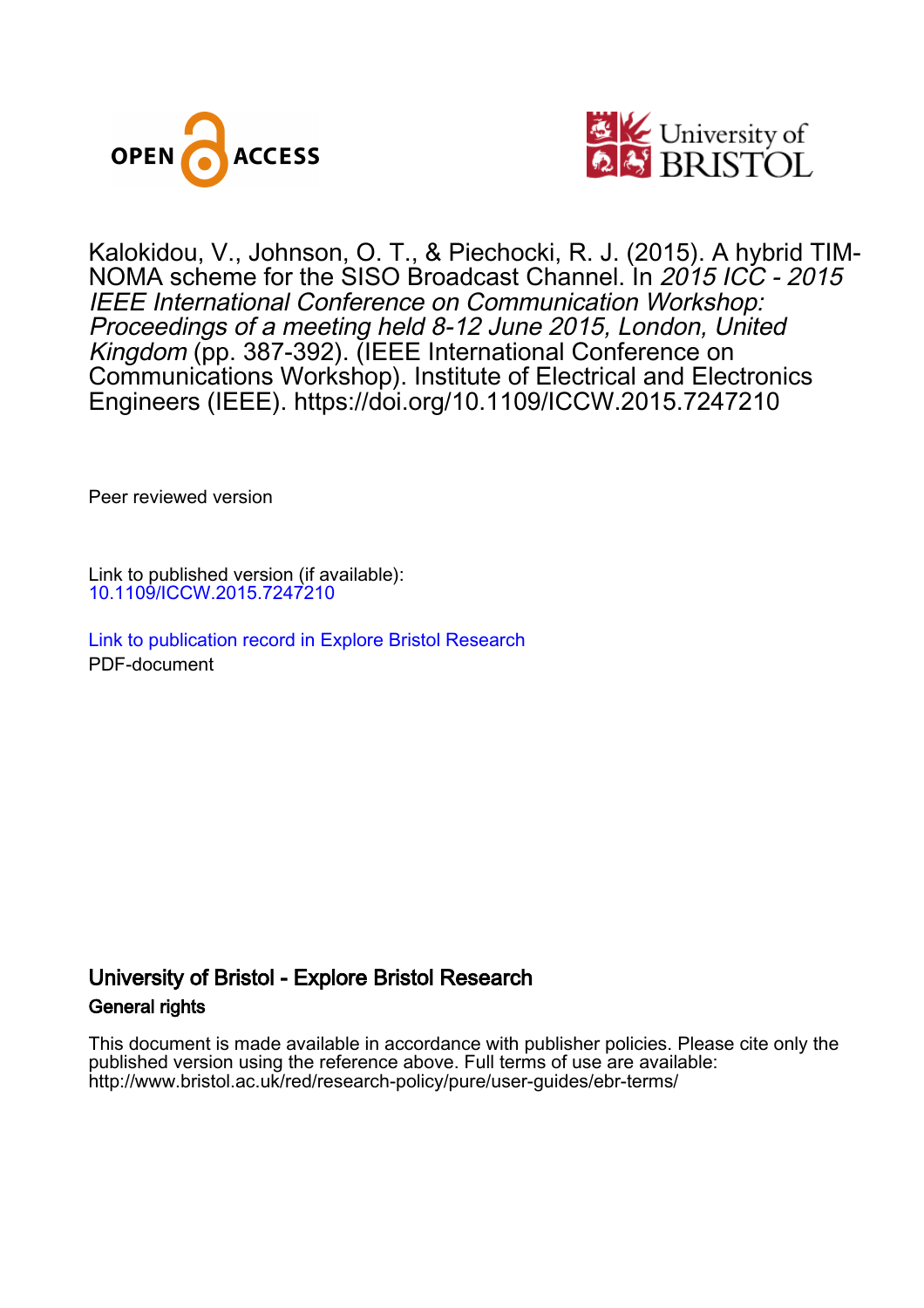# A hybrid TIM-NOMA scheme for the SISO Broadcast Channel

Vaia Kalokidou

Communication Systems and Networks Research Group MVB, School of Engineering University of Bristol, UK Email: eexvk@bristol.ac.uk

Oliver Johnson Department of Mathematics University of Bristol, UK Email: o.johnson@bristol.ac.uk

Robert Piechocki Communication Systems and Networks Research Group MVB, School of Engineering University of Bristol, UK Email: r.j.piechocki@bristol.ac.uk

*Abstract*—Future mobile communication networks will require enhanced network efficiency and reduced system overhead due to their user density and high data rate demanding applications of the mobile devices. Research on Blind Interference Alignment (BIA) and Topological Interference Management (TIM) has shown that optimal Degrees of Freedom (DoF) can be achieved, in the absence of Channel State Information (CSI) at the transmitters, reducing the network's overhead. Moreover, the recently emerged Non-Orthogonal Multiple Access (NOMA) scheme suggests a different multiple access approach, compared to the current orthogonal methods employed in 4G networks, resulting in high capacity gains. Our contribution is a hybrid TIM-NOMA scheme in Single-Input-Single-Output (SISO) Kuser cells, in which users are divided into  $T$  groups, and  $1/T$ DoF is achieved for each user. By superimposing users in the power domain, we introduce a two-stage decoding process, managing "inter-group" interference based on the TIM principles, and "intra-group" interference based on Successful Interference Cancellation (SIC), as proposed by NOMA. We show that for high SNR values the hybrid scheme can improve the sum rate by at least 100% when compared to Time Division Multiple Access (TDMA).

#### I. INTRODUCTION

Future increase in the number of mobile devices, using data-hungry applications, will lead to highly dense cellular networks, demanding high capacity performance with the least possible system overhead. Interference Alignment (IA), introduced by Maddah-Ali, Motahari and Khandani in [1] and Cadambe and Jafar in  $[2]$ , allows in the K-user interference channel  $K/2$  Degrees of Freedom (DoF) to be achieved, assuming global perfect CSI. IA differs from other interference management schemes, as it attempts to align interference, rather than avoid, reduce or cancel it.

However, IA requirement of full CSI is infeasible and costly. The scheme of Blind IA (BIA), presented by Wang, Gou and Jafar in [3] and Jafar in [4], for certain network scenarios, can achieve full DoF in the absence of CSI at the transmitters (CSIT), reducing considerably the system overhead. Additionally, in [5] Jafar introduces how the BIA scheme can be employed in certain cellular networks, including heterogeneous networks, by seeing frequency reuse as a simple form of IA. In [6], Jafar introduces the Topological Interference Management (TIM) scheme, which can be considered as a form of BIA in

which the position of every user in the cell(s), and therefore the strength of their channels, is taken into account. Requiring only knowledge of the network's topology at the transmitters, 1/2 DoF can be achieved for every user in the SISO Broadcast Channel (BC), by treating weak interference links as noise. Moreover, in [7] Sun and Jafar discuss the implications of increasing the number of receive antennas resulting in an increase on the network's DoF.

In [8], Saito et al. propose a Non-Orthogonal Multiple Access (NOMA) scheme for future radio access, in contrast to the Ortogonal Frequency Division Multiple Access (OFDMA) and Single Carrier-Frequency Division Multiple Access (SC-FDMA) orthogonal schemes currently adopted by 4G mobile systems. According to the NOMA scheme, multiple users are superimposed in the power domain and Successful Interference Cancellation (SIC) reception is performed at the decoding stage, ultimately improving the capacity and throughput performance. Furthermore, Benjebbour et al. in [9] present the benefits of NOMA and discuss its performance considering adaptive modulation and coding, and frequencydomain scheduling. Moreover, Ding and co-authors in [10]- [11] discuss the superior performance of NOMA in terms of ergodic sum rates and the importance of power allocation, and a cooperative NOMA scheme where users with higher channel gains have prior information about other users' messages, respectively. Finally, Ding, Fan and Poor in [12] study user pairing on two NOMA schemes and how it affects the sum rate. The first scheme, F-NOMA, with fixed power allocation, pairs users with very distinctive channel conditions, whereas the second one, CR-NOMA, inspired by cognitive radio, pairs users with similar channel conditions.

In this paper, based on [6] and [8], we introduce a hybrid TIM-NOMA scheme in general K-user SISO cells. Our contribution is the combination of the TIM and NOMA schemes, in a two-stage decoding way, dividing users in  $T$  groups. In the first-stage, we apply the TIM scheme to manage "inter-group" interference, with no need to ignore weak interference links. In the second-stage, we employ NOMA, at every group of users separately, to manage "intra-group" interference through SIC. Finally, we discuss how the sum rate performance of the system is significantly improved with the employment of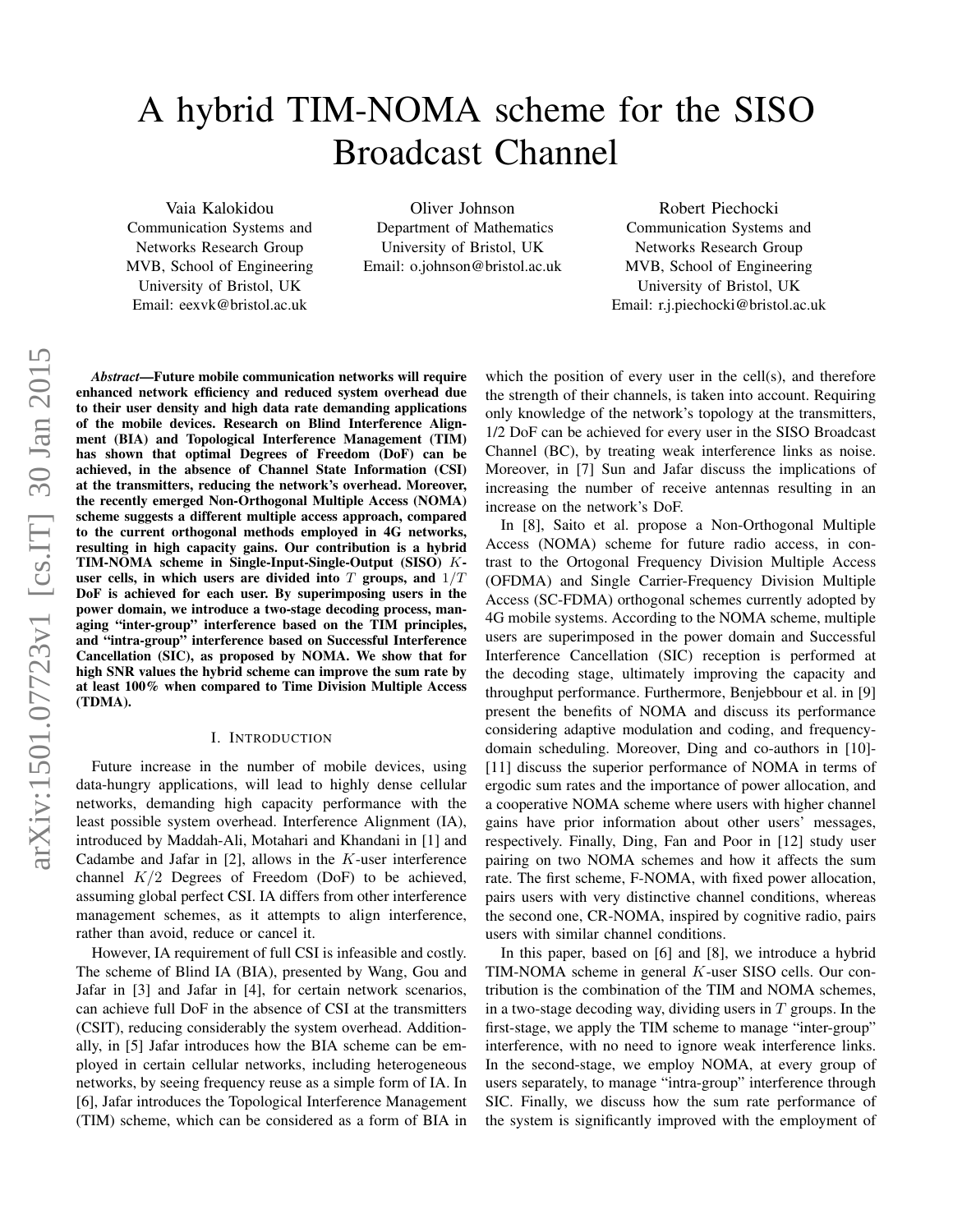the hybrid scheme when compared to Time Division Multiple Access (TDMA).

The rest of the paper is organized as follows. Section II presents the general description of the hybrid scheme, with the aid of an example model with  $K = 5$  users, including the determination of the transmit power, and the two-stage decoding process. Section III presents the achievable rate formula for every user in the network. Finally, Section IV gives an overview of our results, illustrated with graphs, discussing how the users' distance from the basestation, and the amount of interference they end up considering as noise affects their performance.

# II. SYSTEM MODEL

Consider the Broadcast Channel (BC) network, as shown in Figure 1, for  $K = 5$  users. At the SISO BC of the cell, there is one transmitter  $T_x$  with 1 antenna, and K users equipped with 1 antenna each. Transmitter  $T_x$  has 1 message to send to every user, and moreover, when it transmits to user  $k$ , where  $k \in \{1, 2, ..., K\}$ , it causes interference to all the other  $K - 1$ users in the macrocell. The radius of the cell is considered as  $R = 5 \, km$ , and the distance of every user from the basestation is given by  $d_k$ .

Furthemore, users are divided into T groups  ${G_1, G_2, ..., G_T}$  in such a way so that there are always  $T - 1$  users from the remaining  $T - 1$  groups separating 2 users from the same group, and to place users with considerable difference in their channel strengths in the same group. The operation is performed over  $T$  time slots, over which we assume that channel coefficients remain the same. The transmitter has only knowledge of the topology of the network.

According to the NOMA scheme, described fully in [8]-[9], users are multiplexed, in the power domain, at the transmitters, and then at the receivers, signal separation is performed based on SIC. Decoding is performed based on an optimal order (in the order of descreasing channel gains divided by the power of noise and interference), resulting in every user being able to decode the signals of users coming before them in the decoding order.

The general concept of the hybrid TIM-NOMA scheme, is that every user, in order to recover its desired signal, uses the principles of TIM to manage interference coming from transmissions to users NOT belonging to their own group (i.e. their channel strengths are quite similar), and the principles of NOMA to manage interference due to transmissions to users belonging in their own group (i.e. their channel strengths are quite different).

According to our research, NOMA seems to work better when applied to users with considerable difference in their channel gains. Therefore, introducing TIM in the NOMA scheme, and splitting users into groups, provides a solution for the cases where users' gains do not differ much. The aforementioned reason, combined with fact that both schemes do not require CSIT, as discussed in [6] and [9], results in a very smooth and successful combination of them.



Figure 1. The hybrid NOMA-TIM scheme for a  $K = 5$  users cell. Users are divided into  $T = 2$  groups: group  $G_1$  (aligned along  $V_1$ ) with users 1, 3, 5 and group  $G_2$  (aligned along  $V_2$ ) with users 2, 4.

In this paper, we will use an example model, to present the hybrid TIM-NOMA scheme, where we consider  $K = 5$  users,  $T = 2$  time slots and groups  $\{G_1, G_2\}$ . Users 1,3 and 5 are in group  $G_1$ , and users 2 and 4 are in group  $G_2$ . Finally, the users' distances from the transmitter are given by:  $d_1 = 0.5$  $km, d_2 = 1.5$  km,  $d_3 = 2.5$  km,  $d_4 = 3.5$  km,  $d_5 = 4.5$  km.

# *A. Transmitted Power*

The  $T \times 1$  signal at receiver k is given by:

$$
\mathbf{y}_k = \mathbf{H}_k \mathbf{x} + \mathbf{z}_k \tag{1}
$$

Due to the users' different locations, channel coefficients are statistically independent, and follow an i.i.d. Gaussian distribution  $CN(0, 1)$ .  $\mathbf{H}_k \in \mathbb{C}^{T \times T}$  is the channel transfer matrix from  $T_x$  to receiver k and is given by  $H_k = \sqrt{\gamma_k} (\mathbf{I}_T \otimes h_k)$ , (here and throughout ⊗ denotes the Kronecker (Tensor) product), with  $h_k$  denoting the channel coefficient from  $T_x$  to k for one time slot. Moreover,  $\gamma_k = \frac{1}{d_k^n}$  denotes the path loss, and n is the path loss exponent considered for an urban environment, i.e.  $n = 3$ . Finally,  $\mathbf{z}_k \sim \mathcal{CN}(0, \sigma_n^2 \mathbf{I}_T)$  denotes independent Additive White Gaussian Noise (AWGN) at the input of receiver k.

Taking into consideration the position of each user  $k$  in the cell, and therefore its distance  $d_k$  from the basestation, ordering users increasingly, in terms of  $d_k$ , the following relationship, regarding their channel gains normalized by the noise power (assuming the same noise power for all receivers), follows:

$$
\frac{|h_1|^2}{\sigma_n^2} > \frac{|h_2|^2}{\sigma_n^2} > \dots > \frac{|h_{K-1}|^2}{\sigma_n^2} > \frac{|h_K|^2}{\sigma_n^2},
$$
 (2)

with user 1 being very close to the basestation and user  $K$ at the edge of the cell. Therefore, weaker channels, of users' being far from the basestation, need to be boosted, such that the following holds for their transmit power:

$$
P_K > P_{K-1} > \dots > P_2 > P_1 \tag{3}
$$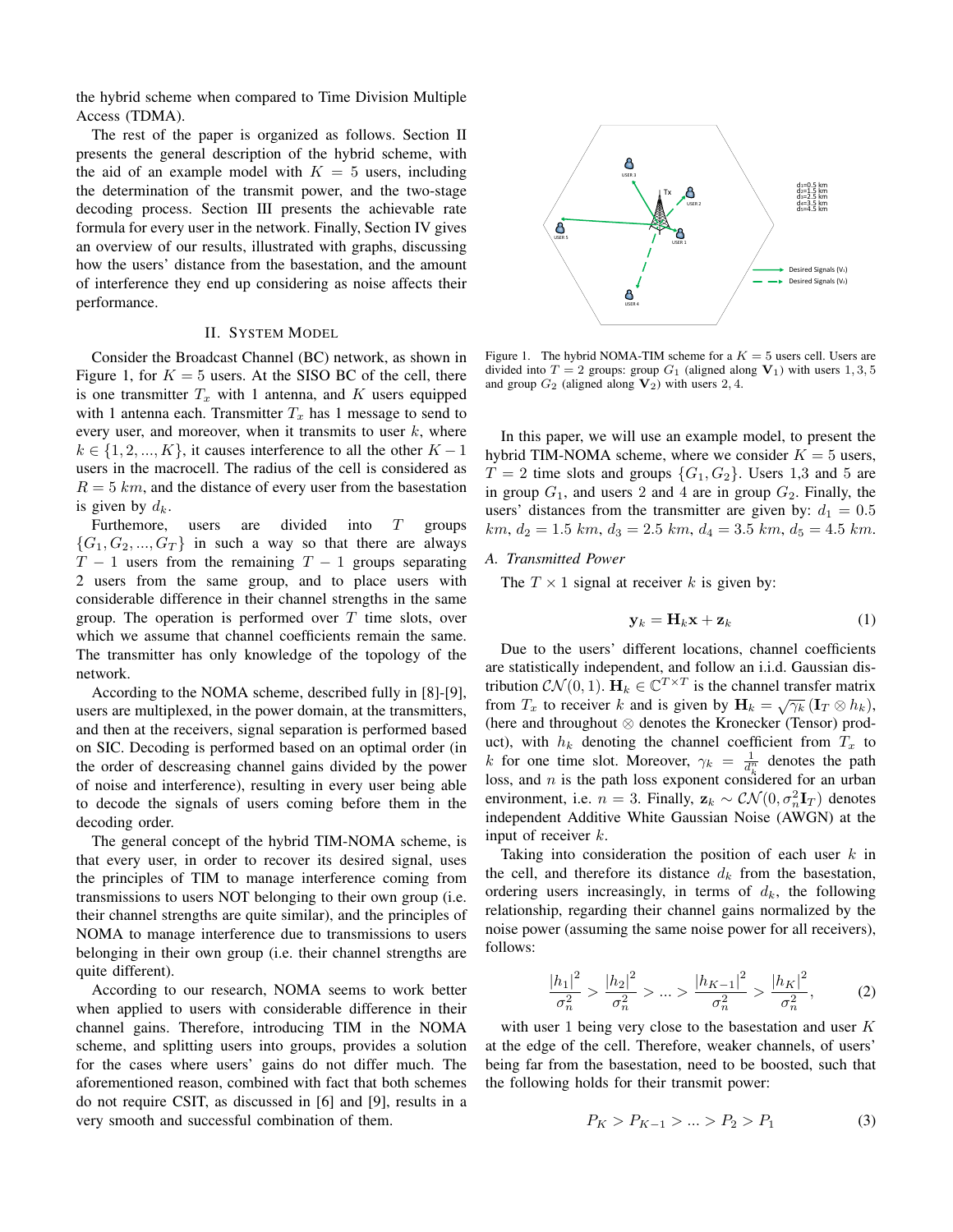The energy of the input symbol  $x_k \in \mathbb{C}$ , of each user k, is defined as:

$$
E\left[|x_k|^2\right] = 1\tag{4}
$$

For every user  $k$  in the cell, we choose to take its transmitted power given by:

$$
P_k = a^2 \frac{d_k^2}{\sum_{j=1}^K d_j^2},\tag{5}
$$

where  $a \in \mathbb{R}$  is a constant determined by power considerations. The total transmit power is given by the power constraint:

$$
P_T = \left(\sum_{j=1}^K P_j\right) \operatorname{norm}(x_k) = a^2 \tag{6}
$$

*B. Stage 1 - "Inter-group" interference management Topological Interference Management (TIM) scheme*

In the network, there will be  $T$  precoding vectors  $v_t$ , where  $t \in \{1, 2, ..., T\}$ , which are  $T \times 1$  unit vectors. The choice of precoding vectors, carrying messages to users in the cell, is not unique, and we choose them in such a way so that every precoding vector  $v_t$  is orthogonal to all the remaining  $T - 1$ precoding vectors.

The  $T \times 1$  transmitted vector **x** is given by:

$$
\mathbf{x} = \sum_{k=1}^{K} \sqrt{P_k} \mathbf{v}_{t(k)} x_k,
$$
 (7)

with  $t(k) \in \{1, 2, ..., T\}$  denoting the number of the group  $G_t$  each user k belongs to.

**Example 1.** For the example model, the precoding vectors  $v_1$ and  $v_2$ , for groups  $G_1$  and  $G_2$  respectively, are given by:

$$
\mathbf{v}_1 = \begin{bmatrix} 1/2 \\ \sqrt{3}/2 \end{bmatrix} \tag{8}
$$

$$
\mathbf{v}_2 = \begin{bmatrix} -\sqrt{3}/2 \\ 1/2 \end{bmatrix},\tag{9}
$$

and the  $2 \times 1$  transmitted vector is:

$$
\mathbf{x} = \sum_{k=1}^{5} \sqrt{P_k} \mathbf{v}_{t(k)} x_k,
$$
 (10)

where for  $G_1 = \{1, 3, 5\}$  and  $G_2 = \{2, 4\}.$ 

As a result of the way precoding vectos are determined, receivers of the same group  $G_i$  see their desired signals along  $v_i$ , and undesired signals from users not in their group along remaining  $T - 1$  precoding vectors  $\{v_j\}$ , for  $j = 1, ..., T$ and  $j \neq i$ . Managing interference coming from transmissions from users not belonging in their own group, and based on the example given in [6, Section 4], every receiver  $k$ , of the same group  $G_i$ , can partially recover their signal by projecting their received signal  $y_k$  along  $v_i$ , which by definition is orthogonal to all the other  $T-1$  precoding vectors  $\{v_j\}$ , for  $j = 1, ..., T$ and  $j \neq i$ .

**Theorem** 1: *Multiplying the received signal*  $y_k$  *with the transpose of the precoding vector*  $v_i$ , the resulting signal at *every receiver* k*, is given by:*

$$
\widetilde{\mathbf{y}_k} = \mathbf{v}_i^T \mathbf{H}_k \left( \sum_{j \in G_i} \sqrt{P_j} \mathbf{v}_i x_j \right) + \widetilde{\mathbf{z}_k}
$$
\n
$$
= \sqrt{\gamma_k} h_k \left( \sum_{j \in G_i} \sqrt{P_j} x_j \right) + \widetilde{\mathbf{z}_k}, \tag{11}
$$

*where*  $k \in G_i$ , and  $\widetilde{\mathbf{z}_k} = \mathbf{v}_i^T \mathbf{z}_k$  *remains white noise with the same variance.*

*Proof:* We show that  $\mathbf{v}_i^T$  removes "inter-group" interference, i.e. interference resulting from transmissions to users in groups  $\{G_j\}$  for  $j = 1, ..., T$  and  $j \neq i$ , at the *k*th receiver:

$$
\mathbf{v}_i^T \mathbf{y}_k = \mathbf{v}_i^T \left( \sqrt{\gamma_k} \left( \mathbf{I}_T \otimes h_k \right) \sum_{k=1}^K \sqrt{P_k} \mathbf{v}_{t(k)} x_k + \mathbf{z}_k \right)
$$

$$
= \mathbf{v}_i^T \sqrt{\gamma_k} \left( \mathbf{I}_T \otimes h_k \right) \left( \sum_{j \in G_i} \sqrt{P_j} \mathbf{v}_i x_j \right) + \mathbf{W}_i^T \mathbf{z}_k \qquad (12)
$$

where by definition, for  $j = 1, ..., T$  and  $j \neq i$ ,  $\mathbf{v}_i^T \mathbf{v}_j = 0$ . **Example 2.** For the example model, for groups  $G_1$  and  $G_2$ respectively:

$$
\mathbf{v}_1^T = \begin{bmatrix} \frac{1}{2} & \frac{\sqrt{3}}{2} \end{bmatrix} \tag{13}
$$

$$
\mathbf{v}_2^T = \begin{bmatrix} -\sqrt{3} & \frac{1}{2} \end{bmatrix} \tag{14}
$$

The  $1 \times 1$  post-processed signals at receivers are: for  $i = 1, 3, 5$ :

$$
\widetilde{\mathbf{y}}_i = \mathbf{v}_1^T \mathbf{H}_i \left( \sum_{j=1,3,5} \sqrt{P_j} \mathbf{v}_1 x_j \right) + \mathbf{v}_1^T \mathbf{z}_1 \tag{15}
$$

and for  $i = 2, 4$ :

$$
\widetilde{\mathbf{y}}_i = \mathbf{v}_2^T \mathbf{H}_i \left( \sum_{j=2,4} \sqrt{P_j} \mathbf{v}_2 x_j \right) + \mathbf{v}_2^T \mathbf{z}_2 \quad (16)
$$

*C. Stage 2 - "Intra-group" interference management - Non-Orthogonal Multiple Access (NOMA) scheme*

The concept of NOMA will be applied in each group  $G_t$ separately. Based on [8, Section 3], for every group  $G_t$ , the SIC process is applied at every receiver. All users are ordered increasingly by their channel gain  $|h_k|^2$  normalized by the noise power  $\sigma_n^2$ . Each user k can correctly decode the signals of users, in their own group, whose channel gain by noise power ratio is smaller than theirs, i.e. come before them in (2), by considering their own signal as noise. In the case where user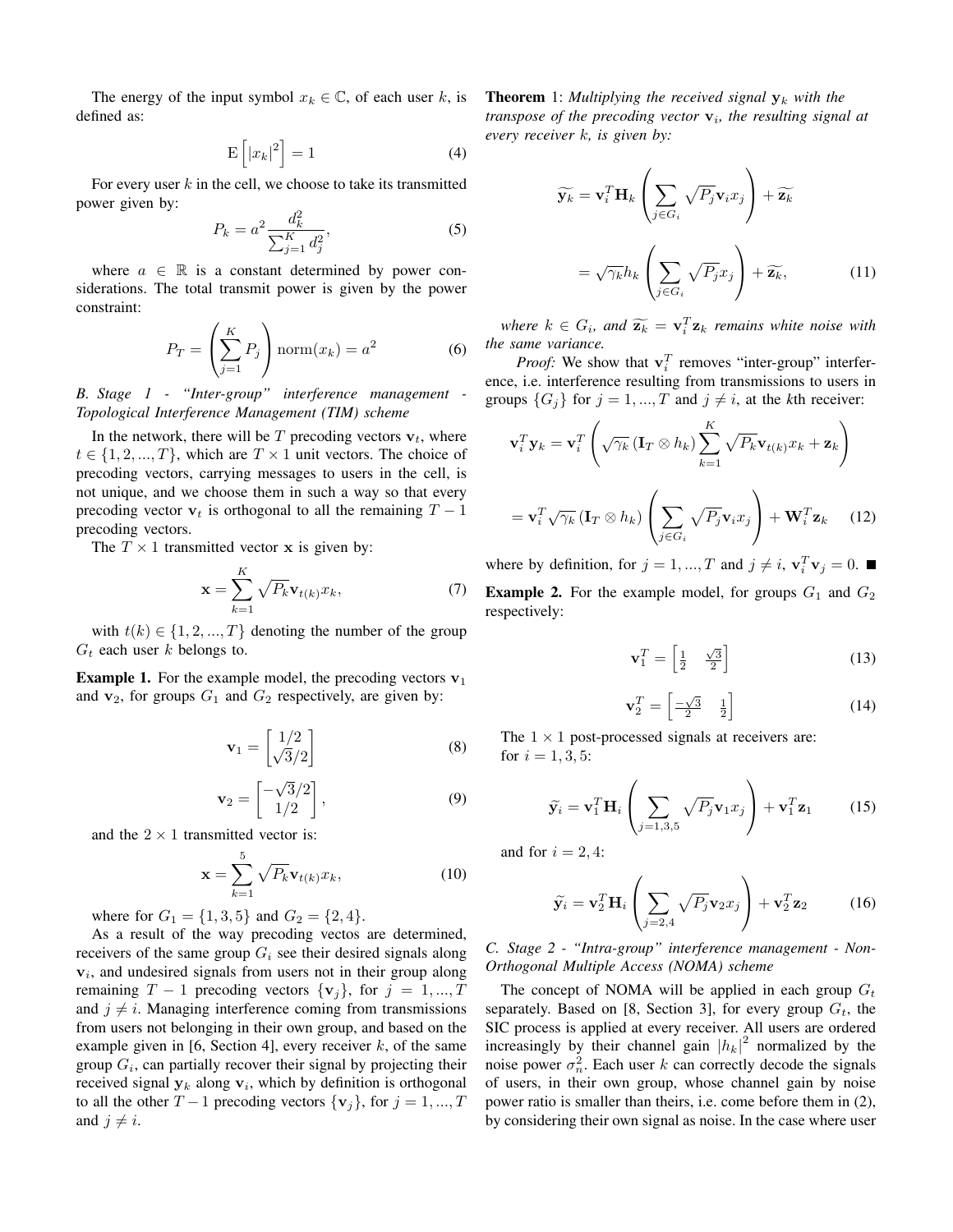k receives interference from transmissions to users in their own group that have a higher channel gain by noise power ratio than they do, then user  $k$  simply decodes its own signal considering "intra-group" interference from users, in their own group, who come after them in (2), as noise. Maximum-Likelihood (ML) reception is performed every time a user decodes its own or another user's signal.

Example 3. For the example-model, the decoding order for the users is:

$$
\frac{|h_1|^2}{\sigma_n^2} > \frac{|h_2|^2}{\sigma_n^2} > \frac{|h_3|^2}{\sigma_n^2} > \frac{|h_4|^2}{\sigma_n^2} > \frac{|h_5|^2}{\sigma_n^2} \tag{17}
$$

In group  $G_1$ : Receiver 5 decodes its own signal, considering interference from transmissions to users 1 and 3 as noise.

Receiver 3 decodes first signal  $x_5$  (finding  $\widetilde{x_5}$ ), considering its own signal as noise, and substracts the estimate  $\widetilde{x_5}$  from its post-processed signal  $\widetilde{y_3}$ . Then, it decodes its own signal, considering interference from transmissions to user 1 as noise:

$$
\widetilde{\widetilde{\mathbf{y}}_3} = (\widetilde{\mathbf{y}}_3 - \mathbf{v}_1^T \sqrt{\gamma_3} (\mathbf{I}_T \otimes h_3) \mathbf{v}_1 \widetilde{x_5}) \tag{18}
$$

Receiver 1 decodes first signal  $x_5$  (finding  $\widetilde{x_5}$ ) and then  $x_3$  (finding  $\widetilde{x_3}$ ), substracting every time the estimate of the interfering signal from its post-processed one, considering its own signal as noise, eventually decoding its own, interferencefree, signal:

$$
\widetilde{\widetilde{\mathbf{y}_1}} = (\widetilde{\mathbf{y}_1} - \mathbf{v}_1^T \sqrt{\gamma_1} (\mathbf{I}_T \otimes h_1) \mathbf{v}_1 \widetilde{x_5}) - \mathbf{v}_1^T \sqrt{\gamma_1} (\mathbf{I}_T \otimes h_1) \mathbf{v}_1 \widetilde{x_3}
$$
\n(19)

In group  $G_2$ : Receiver 4 decodes its own signal, considering interference from transmissions to user 2 as noise.

Finally, receiver 2 decodes first signal  $x_4$  (finding  $\widetilde{x_4}$ ), considering its own signal as noise, and substracts the estimate  $\widetilde{x_4}$  from its post-processed signal  $\widetilde{y_2}$ . Then, it decodes its own signal:

$$
\widetilde{\widetilde{\mathbf{y}}_2} = (\widetilde{\mathbf{y}}_2 - \mathbf{v}_2^T \sqrt{\gamma_2} (\mathbf{I}_T \otimes h_2) \mathbf{v}_2 \widetilde{x_4})
$$
(20)

# III. ACHIEVABLE RATE

Since there is no CSIT, the total rate for each user  $k$ , in group  $G_t$ , per time slot, setting  $D = \sum_{k=1}^{K}$  $j=1$  $d_j^2$ , is given by:

$$
R_k = \frac{1}{T} \log \left( 1 + \frac{P_T}{\sum_{\substack{j \in G_t \\ j < k}} |\mathbf{H}_k \mathbf{v}_t|^2 P_j + \sigma_n^2} \frac{d_k^2}{D} \left| \mathbf{v}_t^T \mathbf{H}_k \mathbf{v}_t \right|^2 \right),\tag{21}
$$

where  $k \in G_t$ .

If only one user  $k$  is active, with all other users shut down, the achievable rate, per time slot, is given by:

$$
R_k = \frac{1}{T} \log \left( 1 + \frac{P_T}{\sigma_n^2} \left| \mathbf{H}_k \mathbf{v}_t \right|^2 \right) \tag{22}
$$

Example 4. For the example model, the achievable rate, setting  $D = \sum$ 5  $d_j^2$ , for every user is given by:

 $j=1$ 

$$
R_1 = \frac{1}{2} \log \left( 1 + \frac{P_T}{\sigma_n^2} \frac{d_1^2}{D} \left| \mathbf{v}_1^T \mathbf{H}_1 \mathbf{v}_1 \right|^2 \right) \tag{23}
$$

$$
R_2 = \frac{1}{2} \log \left( 1 + \frac{P_T}{\sigma_n^2} \frac{d_2^2}{D} \left| \mathbf{v}_2^T \mathbf{H}_2 \mathbf{v}_2 \right|^2 \right) \tag{24}
$$

$$
R_3 = \frac{1}{2} \log \left( 1 + \frac{P_T}{\left( \left| \mathbf{H}_3 \mathbf{v}_1 \right|^2 P_1 \right) + \sigma_n^2} \frac{d_3^2}{D} \left| \mathbf{v}_1^T \mathbf{H}_3 \mathbf{v}_1 \right|^2 \right) \tag{25}
$$

$$
R_4 = \frac{1}{2} \log \left( 1 + \frac{P_T}{\left( \left| \mathbf{H}_4 \mathbf{v}_2 \right|^2 P_2 \right) + \sigma_n^2} \frac{d_4^2}{D} \left| \mathbf{v}_2^T \mathbf{H}_4 \mathbf{v}_2 \right|^2 \right) \tag{26}
$$

$$
R_{5} = \frac{1}{2} \log \left( 1 + \frac{P_{T}}{\left( \left| \mathbf{H}_{5} \mathbf{v}_{1} \right|^{2} \left( P_{1} + P_{3} \right) \right) + \sigma_{n}^{2}} \frac{d_{5}^{2}}{D} \left| \mathbf{v}_{1}^{T} \mathbf{H}_{5} \mathbf{v}_{1} \right| \right)
$$
(27)

# IV. OVERVIEW OF RESULTS

Our simulations were based on the example model already described. The statistical model chosen was i.i.d. Rayleigh and our input symbols were QPSK modulated. Maximum-Likelihood (ML) detection was performed in the end of the decoding stage. The total transmit power was considered as 40W (a typical value for transmit power in macrocells for 4G systems), and therefore  $a$ , a constant determined by power considerations in (5) and (6), is given by  $a = \sqrt{40}$ . Moreover, simulations were performed for 100 − 500 frames, with each frame consisting of 6144 bits.

#### *A. Degrees of Freedom (DoF)*

In [6], with the TIM scheme, the DoF that can be achieved for every user are 0.5 DoF, i.e. one message sent over two time slots. In [8], with the NOMA scheme, 1 DoF can be achieved for every user. Introducing the hybrid scheme, results in optimal DoF for the SISO BC channel in the cell, i.e.

$$
DoF_{total} = K/T \tag{28}
$$

## *B. Bit Error Rate (BER) Performance*

First of all, the BER performance of our example model was investigated. Based on our findings, the distance of every user  $k$  from the transmitter is a key feature that determines the BER performance of every user. In Figure 2, it can be observed that users who are closer to the basestation, like users 1 and 2 have a better performance than users who are far from the basestation, like users 4 and 5.

Moreover, in Figure 3, a comparison between the BER performance of users shown in Figure 2, and the performance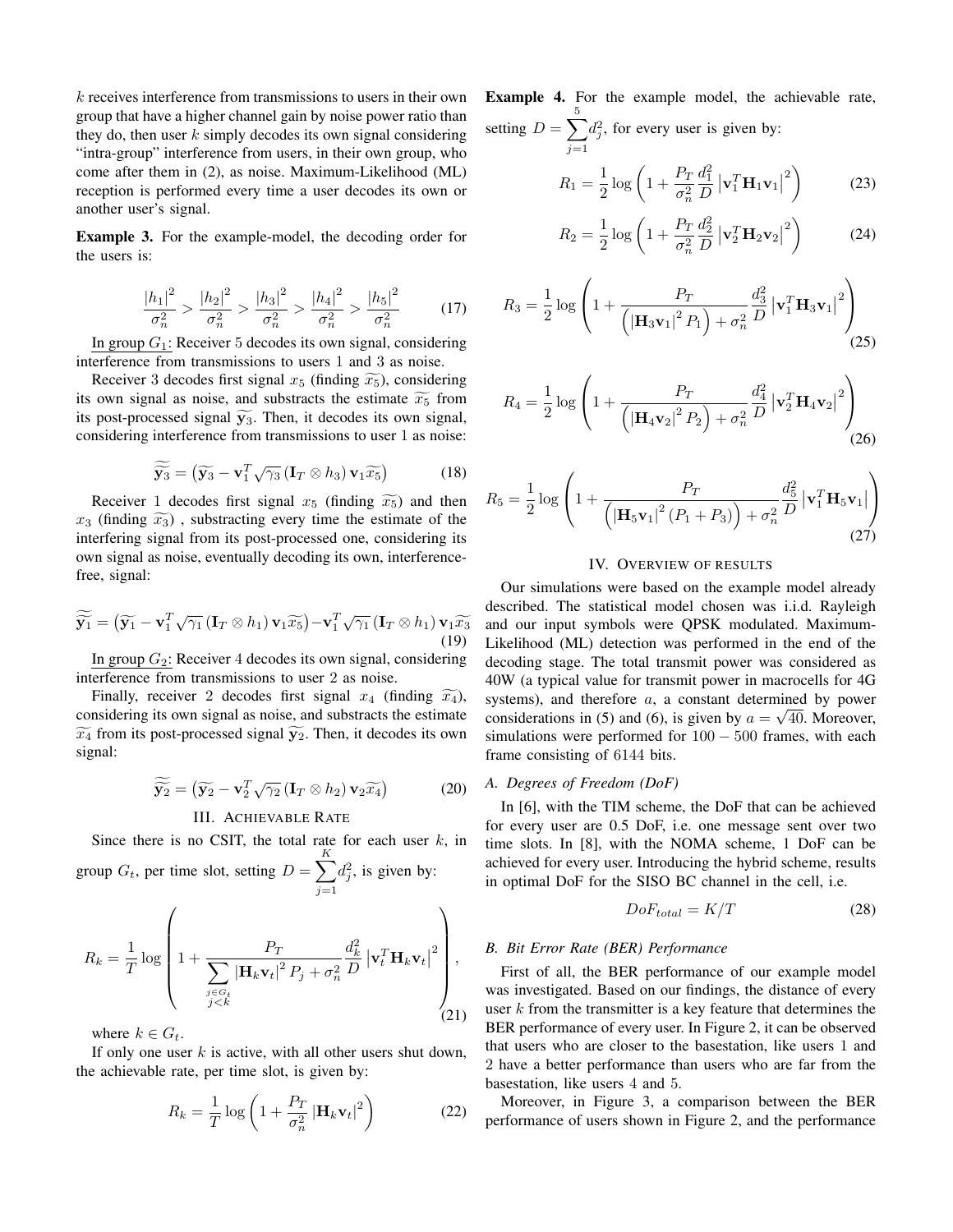

Figure 2. BER performance of the total network and every user separately. the closer a user is to the basestation, the better its BER performance is.



Figure 3. BER performance of every user for the hybrid scheme compared to the one if all other users were shut down. For all users performance is better, when only one user is active. The closer the user is to the basestation the less the improvement is on their BER performance, when shutting down all other users.

they would achieve if all other users were shut down, is shown. For matters of simplicity, only users 1 and 5 are studied, as the performances of the remaining users lie in between. As it can be observed, generally, BER performances are better when only one user is active. Furthermore, the closer a user is to the transmitter, the less improvement we observe in their performance, in the case where all other users are inactive.

## *C. Rate Performance*

The rate of the network will be a function of the user's distance from the basestation and the amount of interference considered as noise, if any, as shown in (21). In Figure 4, it can be observed that the rate decreases with the distance of the user from the transmitter and the amount of interference considered as noise. In particular, user 1, who is the closest to the basestation and manages all interference during the decoding stage, achieves the best rate performance. On the contrary, user 5, who is the furthest from the basestation and considers all "intra-group" interference as noise, achieves the



Figure 4. Rate performance of the total network and every user separately. The closer a user is to the basestation, the better its rate performance is.



Figure 5. Rate performance of every user for the hybrid scheme compared to the one if all other users were shut down. For all users, their rate would be better if other users were shut down, when compared to their rate in the hybrid scheme. However, the sum rate for the hybrid scheme is better, for high SNRs, than the rate of user 1, when all other users are shut down, implying the gain in terms of sum rate the hybrid scheme provides.



Figure 6. Ratio of sum rate of hybrid scheme over sum rate of TDMA. For SNR values greater than 11dB the gain, of employing the hybrid scheme, is higher than 100%.